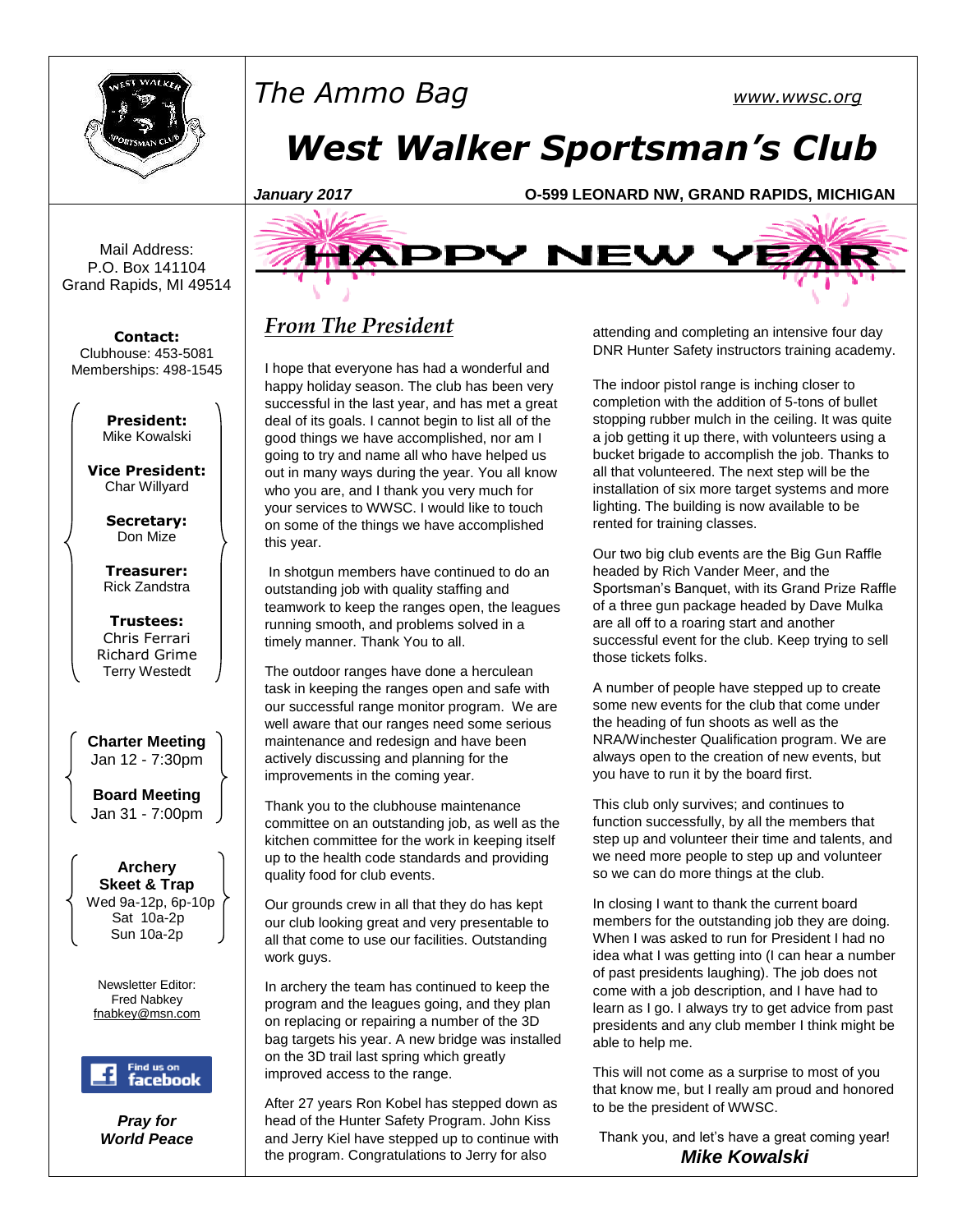## *2017 Sportsman's Banquet Grand Prize Raffle*

The Sportsman's Banquet Grand Prize Raffle this year is a very nice 3-gun package.

We are raffling of a Browning Citori CX O/U, a Browning A-Bolt Hunter with Nikon Bushmaster scope, and a Henry Golden Boy .22.

Tickets are \$10.00 each or 3 for \$25.00 (Note: Same name on all 3 tickets). Tickets are available at the range office, shooting desk or by mail. You need not be present at the banquet to win.

To purchase by mail: Send a check with number of tickets you want, the name of the person the tickets are for, and send it to WWSC PO Box 14104 Grand Rapids, MI 49514

To see a list of the guns go on line at **wwsc.org** or click this link: **[3-Gun Package](http://www.wwsc.org/img/archives/2016/2017.GrandRaffleFlyer.8.5x11.pdf)**

# *2017 Big Gun Raffle*

Tickets are \$60.00 and covers all 12 raffles.

Purchase early to make sure your name is in the drawing for each of the 12 months. Only 300 tickets will be sold, and you do not need to be a member to purchase a ticket.

Purchase your tickets at the Range Office or at the Shooting Desk. We accept cash, check, Visa, and MasterCard.

Drawings are the last Tuesday of each month, and winners are notified by phone and listed each month in the newsletter.

To see a list of the guns go on line at wwsc.org or click this link: **[Big Gun Raffle](http://www.wwsc.org/img/archives/2016/2017BGR.16x22.Poster.pdf)**

## *2017 Winter Shotgun League*

The 2017 Winter league will start on **January 7 and run thru March 25** (12-round league). If you are interested in shooting this event, it is not too late to enter. Sign-up sheets are located at the shooting desk during club hours.

We are offering 5-man team trap, and 2-man skeet teams in 12ga, 20ga. Also, 28ga. and .410 bore individual events (if 5 shooters sign up) are also available.

You must be a club member to participate in leagues.

Cost is \$30.00 first event, \$15.00 second event, and \$5.00 for each additional event.

**Note: 4 registered lines have to be shot by Feb 5 th .**

# *2017 Monday Night Archery League*

The winter Archery League is just around the corner and starting to fill up. The league will shoot on Monday's at 6:00pm, **January 9 to March 13**.

The leagues is limited to 32-adults and 6-young adults.

Sign-up cutoff date was December 26, 2016 but there could still be some openings. Cost is \$70 for Associates, and \$60 for Charter members.

#### **Information: Chris Ferrari 616.885.7027**

# *2017 Thursday Morning Archery League*

The morning league will start on January 12, 2017 for 10 weeks. Starting time is 9:30 am at a cost of \$8.00/week. This is a perfect league to help you get out in the morning.

#### **Call Dave Whitney at 616.835.5814**

### *Pirate Night Fun Shoot at the Indoor Range*

ARR, Me Matey's! On February 18 @ 3:00pm, come join your fellow Members for 40 rounds of .22 cal. shooting at 7 yards. Bring your .22 and some ammo, and join the crew for the Pirate wars.

There will be a social following the event at the club house with food, prizes, and awards.

Sign up at the range office or the club house. The deadline is Sunday February 12<sup>th</sup>.

> See the flyer online at wwsc.org News Page or Click the link: **[Pirate Night](http://www.wwsc.org/img/archives/2016/PirateFlyer2017.pdf)**

## *Fall Pump Gun Skeet Classic*

Seventeen shooters braved the cold and heavy snow to enjoy shooting 50 rounds of old school pump-gun skeet, as well as a shot at some prize money.

**Brian Myers** and **Dave Tagg** tied at 49 birds each, while **Dave Gervais** and **Ron Novak** tied at 48 birds for second place.

Brian and Dave shot a round of skeet doubles in the shoot off with only one miss each, they decided to split the winnings. Congrats guys, great shooting.

Everyone who shot this event thought it was great and want to do this again. Will try to schedule it in the spring.

To see the full results go to the news page on the web, or click the link: **[Pump Gun Results](http://www.wwsc.org/img/archives/2016/2016_Fall_%20Skeet_Classic_Results.pdf)**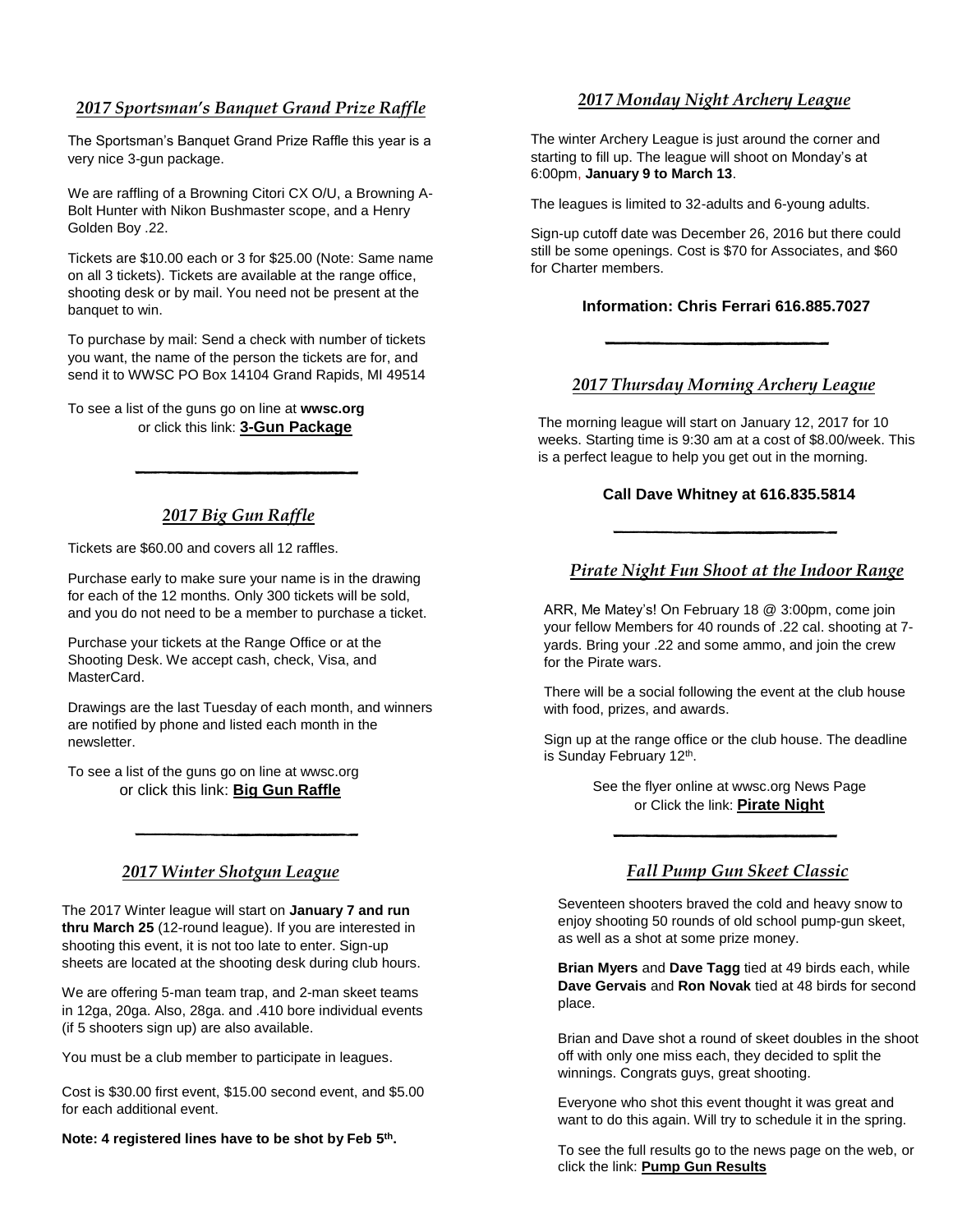# *Range Monitors Needed*

We are always in need of more range monitors to check memberships on the rifle and pistol ranges. These are 4 and 6 hour shifts, and qualified monitors will receive free membership renewals.

This is a perfect position for someone who is retired or has some free time during the daylight hours.

Share your interests with others while helping to promote a safe and friendly shooting environment.

#### **Contact: Don Mize [imdmize@yahoo.com](mailto:imdmize@yahoo.com)**

#### **January Range Hours**

| <b>Date</b>      | <b>Mon-Sat</b> | <b>Sun</b>             |  |
|------------------|----------------|------------------------|--|
| Jan $1$ Jan $15$ | 9am-5pm        | 10am-5pm               |  |
| Jan 16 Jan 31    |                | 9am-5:30pm 10am-5:30pm |  |

#### **Range Closures during Inclement Weather**

We will be closing the rifle/pistol ranges, as well as shotgun fields during adverse weather conditions.

If you plan shooting during bad weather conditions please call ahead. Thank You.

The Range Office number is: 616.453.5081

#### **Indoor Pistol Range Open in January**

**The indoor range will be open free of charge to all members on Saturdays from 5pm-9pm for the month of January.**

**John Kiss has volunteered his time and will be onsite so you can use the range.**

| 2016 Big Gun Raffle |                                       |                         |  |  |  |
|---------------------|---------------------------------------|-------------------------|--|--|--|
| Jan                 | S&W Bodyguard 380                     | John Nienhuis #195      |  |  |  |
| Feb                 | Ruger 10/22 Takedown                  | Jerry Kiel #218         |  |  |  |
| Mar                 | <b>S&amp;W M&amp;P Compact 22</b>     | <b>Mike Miller</b>      |  |  |  |
| Apr                 | <b>Ruger American Predator 22-250</b> | John Landis #31         |  |  |  |
| May                 | Springfield XD-S .45ACP 3.3" Barrel   | Tim Potter #168         |  |  |  |
| Jun                 | Henry Golden Boy 22 Mag               | Geoff Bodary #23        |  |  |  |
| Jul                 | Ruger SP101 3557 4.2" Barrel          | <b>Brian Deuel #45</b>  |  |  |  |
| Aug                 | <b>Ruger AR556 .223</b>               | Doug Cline #259         |  |  |  |
| Sep                 | Springfield XD-M 9mm 3.8" Barrel      | John Strodtbeck #197    |  |  |  |
| Oct                 | Remington 11-87 Sportsman 12ga        | <b>Wyland Gibbs #88</b> |  |  |  |
| <b>Nov</b>          | Glock Model 21 45 ACP                 | Doug Curths #229        |  |  |  |
| Dec.                | Beretta A300 Outlander 12ga<br>Walnut | Jame Schwetema #182     |  |  |  |

# **AED**

#### **A**utomated **E**xternal **D**efibrillator

West Walker Sportsman's Club has purchased two Automated External Defibrillator's (AED's). They are located at the range and at the club house. Please be familiar with their locations.

We had two instructional classes taught by Jim Walker who is a member of the Grandville Fire Department. He is a first responder and Associate member.

The classes were in October and December, and focused on administering CPR and the use of the AED's. It was a highly effective class. We feel that with these AED's in place we are prepared for an emergency when and if it arises. Start CPR Immediately, call 911, and send someone for the AED kit which will walk you through the process.

Two days after attending the October session one of our Charter members used the CPR skills learned in the class to save the life of someone who went into full cardiac arrest and revived the person before the ambulance arrived at his home.

If the opportunity arises please attend a class yourselves; as you can see, you never know when you might have to save a life.



#### **Handicapped Spots at Main Clubhouse**

We have removed the markers for handicapped parking at the main club house for ease of plowing snow.

The first four spots on the North side of the building are reserved for Handicapped Parking.

**Thank You**

# **Gun Safes**

**Walk – In Vault Doors**

# **Fort Knox – American Security – Graffunder HOOGERHYDE SAFE**

1033 Leonard St NW, Grand Rapids, MI 49504 Phone: (616) 458-6365 Fax: (616) 485-2554